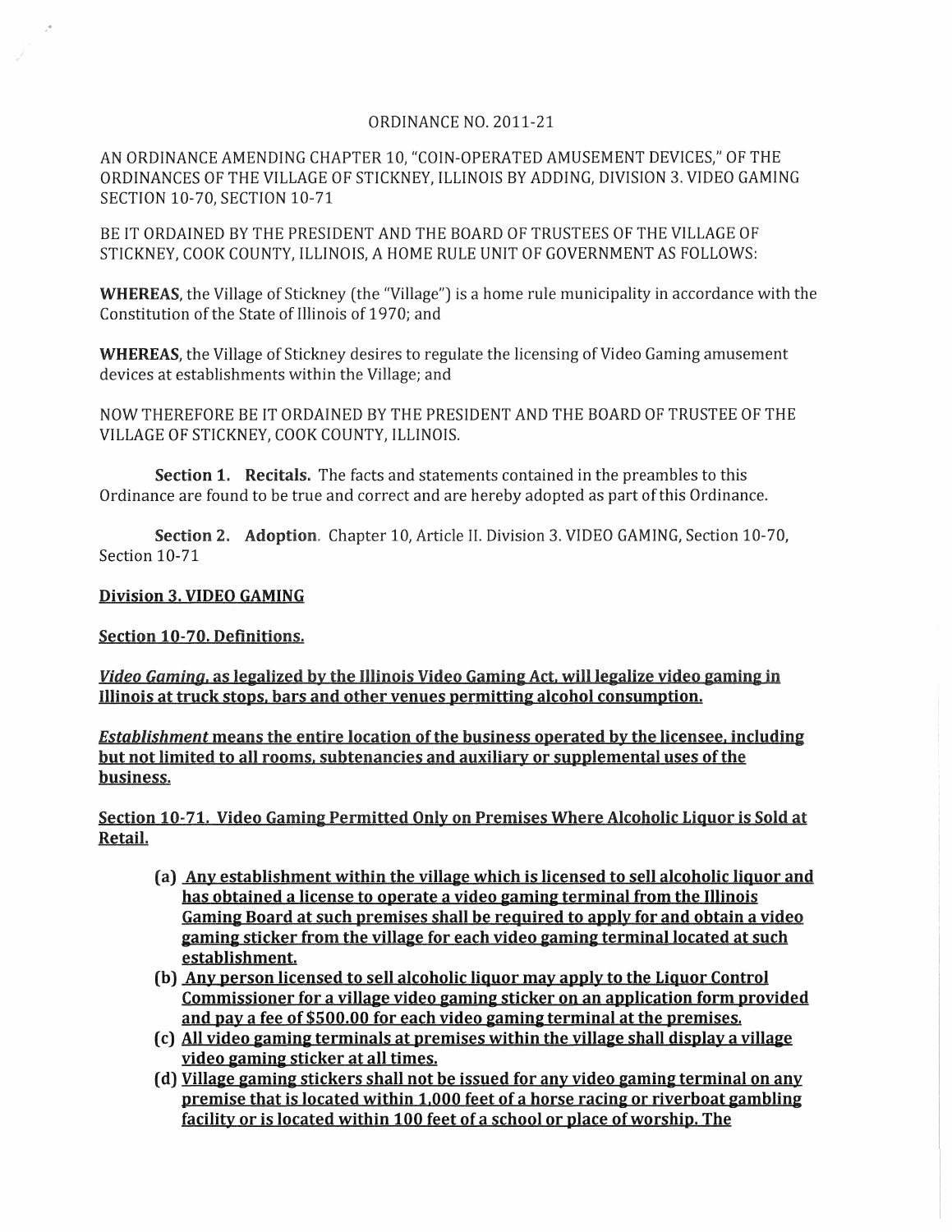restriction does not apply if the church or school is established after the issuance of the liquor license.

- (e) No more than five video gaming terminals may be located on any premises where alcoholic liquor is sold.
- (f) Video gaming terminals must be located in an area that is restricted to persons over 21 years of age. The entrance to such area must be within the view of at least one employee.
- (g) No holder of a license to sell alcoholic liquor may cause or permit any person under the age of 21 years to use or play a video gaming device.
- (h) Video gaming may be played only during the hours of operation for the consumption of alcohol at that establishment.
- (i) Any holder of a liquor license must comply with any provision of the Act and must also follow all rules, regulations and restrictions imposed by the Illinois Gaming Board.
- (j) Annual fees to be paid shall be for a calendar year without proration should the video gaming terminal operate for any portion of any calendar year.
- (k) Any violation of any provision of this section shall be deemed a violation of the provisions of this chapter and subject to enforcement.

Section 3. Home Rule. This ordinance is enacted under the Home Rule powers of the Village as set forth in the Constitution and laws of the State of Illinois.

Section 4. Effective Date. This Ordinance shall be in full force and effect after its passage, approval and publication in the manner provided by law.

Section 5. Conflicts. This Ordinance supersedes all ordinances or parts of ordinances directly conflicting with the terms and provisions contained herein, but only to the extent of such conflict.

Section 6. Severability. If any section, subsection, sentence, clause, phrase or portion of this Ordinance is for any reason held invalid or unconstitutional by any court of competent jurisdiction, such portion shall be deemed a separate, distinct, and independent provision and such holding shall not affect the validity of the remaining portions hereof.

Section 7. Certification and Publication. The Village Clerk of the Village of Stickney shall certify to the adoption of this Ordinance and cause the same to be published in pamphlet form.